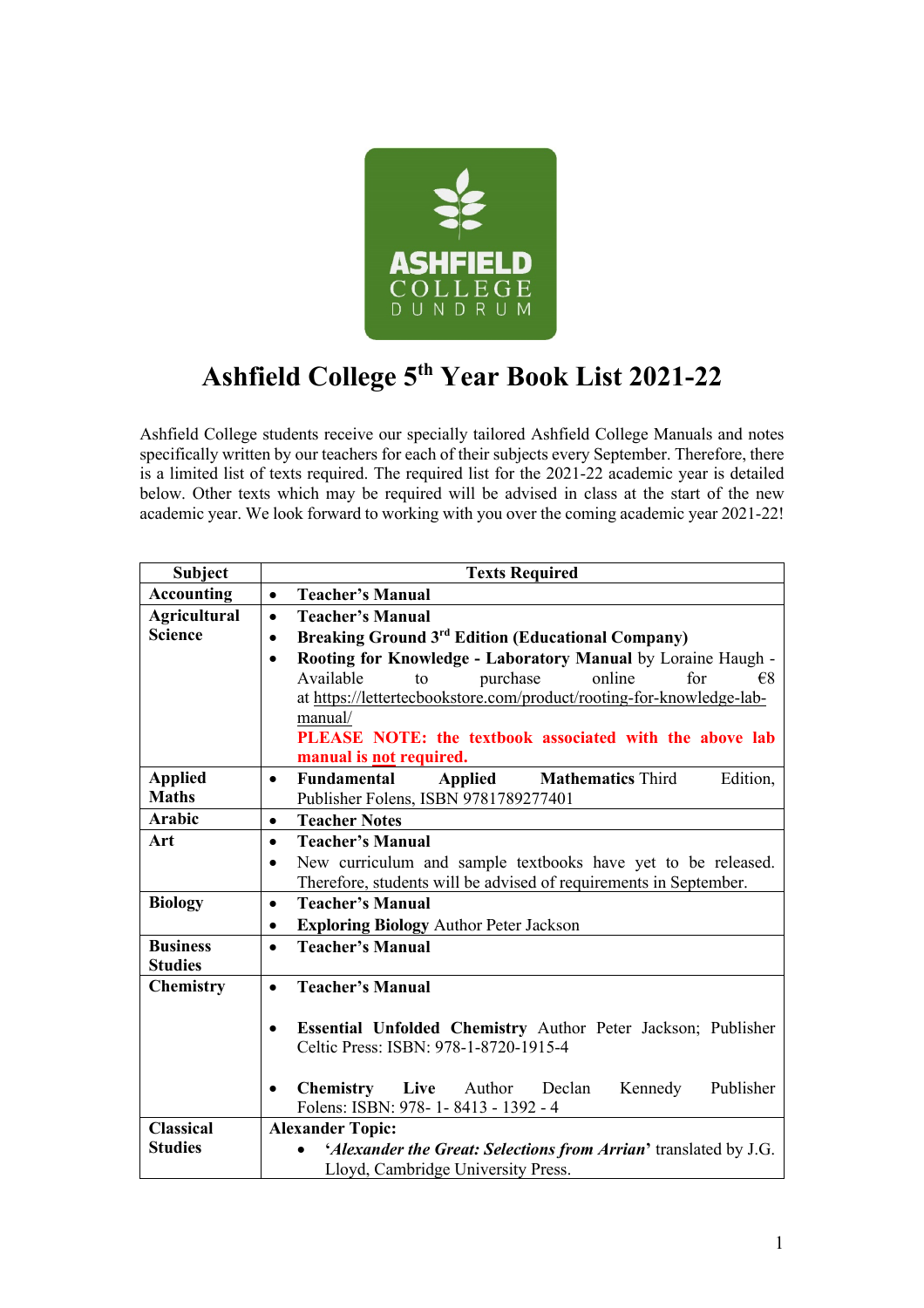|                                                           | <b>Ancient Epic Topic:</b><br><b>The Odyssey'</b> Homer, translated by E.V. Rieu revised by D.C.H.<br>Rieu, (Penguin Classics)                                   |
|-----------------------------------------------------------|------------------------------------------------------------------------------------------------------------------------------------------------------------------|
|                                                           | <b>Other Topics:</b><br>Texts for Greek Drama, Art and Architecture, and Augustan<br>Poetry will be provided as photocopies by teacher.                          |
| Design<br>$\boldsymbol{\&}$                               | <b>DCG Solutions</b>                                                                                                                                             |
| Communicati                                               | Book 1 Plane and descriptive Geometry by Kora King                                                                                                               |
| on                                                        | <b>Book 2 Applied Graphics by Kora King</b>                                                                                                                      |
| <b>Graphics</b>                                           | Available at www.dcgsolutions.ie                                                                                                                                 |
| (DCG)<br><b>Economics</b>                                 |                                                                                                                                                                  |
|                                                           | <b>Teacher's Manual</b><br>$\bullet$                                                                                                                             |
|                                                           | Positive Economics 2019 Edition EDCO (written for the New<br>$\bullet$<br>Leaving Cert. Specification) by Susan Hayes Culleton, Trudie Murray,<br>Brian O'Connor |
| <b>English</b><br>Higher<br>$\boldsymbol{\&}$<br>Ordinary | Macbeth by William Shakespeare, Educate.ie - The Shakespeare<br>$\bullet$<br>Series, with introduction & notes by Mary Barron                                    |
|                                                           | <b>This is Poetry, Higher Level 2023</b> by Brian Forristal & Billy Ramsell<br>٠<br>Forum Publications                                                           |
| French                                                    | <b>Teacher's Manual</b><br>$\bullet$                                                                                                                             |
|                                                           | Harrap's Everyday French & English Dictionary<br>٠                                                                                                               |
|                                                           | 2 x A4 Manuscript Copies<br>٠                                                                                                                                    |
|                                                           | 1 x A4 zipped/pocket folder<br>$\bullet$                                                                                                                         |
| Geography                                                 | <b>Teacher's Manual</b><br>$\bullet$                                                                                                                             |
| German                                                    | <b>Teacher's Manual</b><br>$\bullet$                                                                                                                             |
|                                                           | <b>Oxford Essential German Dictionary</b><br>$\bullet$                                                                                                           |
|                                                           | 2 x A4 Manuscript Copies<br>٠                                                                                                                                    |
| <b>History</b>                                            | 1 x A4 zipped/pocket folder<br>Teacher's Notes will be provided on all topics.                                                                                   |
|                                                           |                                                                                                                                                                  |
|                                                           | The following books are optional but are useful for supporting study:                                                                                            |
|                                                           | Modern Europe and the Wider World (Gill & McMillan)<br>Modern Ireland by Gerard Brockie & Raymond Walshe (Gill &<br>٠<br>McMillan)                               |
|                                                           | <b>or</b><br>The Making of Europe and the Wider World (educate.ie)                                                                                               |
|                                                           | The Making of Ireland (educate.ie)<br>٠                                                                                                                          |
| Home                                                      | Complete Home Economics textbook by Leanne Gillick and<br>$\bullet$                                                                                              |
| <b>Economics</b>                                          | Laura Healy (educate.ie)                                                                                                                                         |
|                                                           | <b>Complete Home Economics Exam Skillbuilder Workbook by</b><br>٠                                                                                                |
|                                                           | Leanne Gillick and Laura Healy (educate.ie)                                                                                                                      |
|                                                           | A4 notes copy                                                                                                                                                    |
|                                                           | A4 homework copy (soft cover)                                                                                                                                    |
| Irish<br><b>Higher</b>                                    | <b>Teacher's Manual</b>                                                                                                                                          |
| Level                                                     |                                                                                                                                                                  |